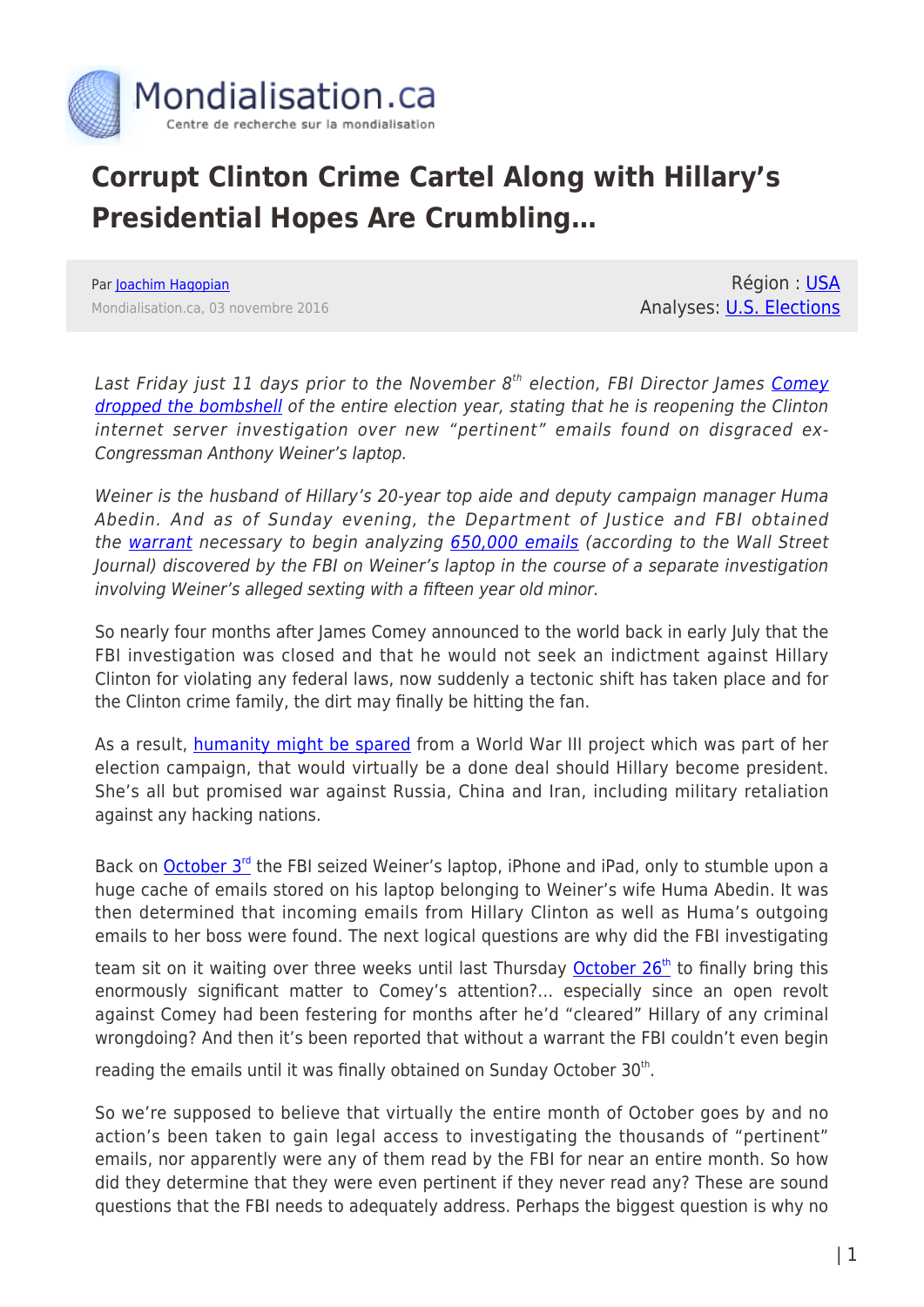action would be taken by the FBI until less than two weeks prior to the election?

Upon purchase of the laptop in question, Huma Abedin and Anthony Weiner were likely living together but not yet married, since emails shared between Huma and Hillary during her [entire four years](http://www.zerohedge.com/news/2016-10-30/fbi-scour-through-650000-emails-found-weiners-laptop) as Secretary of State from 2009 to 2013 have been reported to be stored on Weiner's laptop and the couple didn't marry until 2010. Initially both likely shared the same device, establishing email accounts on the new laptop. That would explain how Huma and Hillary's entire four years of shared email would remain on what would become his laptop. That could be one likely scenario of how Huma's entire email exchange with Hillary during her years in the Obama cabinet came to be stored on Weiner's laptop. When Huma used her own laptop, all her electronic communications with Hillary continued collecting on her email account that remained on his laptop.

An interesting observation in one of Abedin's 2009 emails she received from Hillary that Huma archived to her personal email account that wound up on Weiner's laptop was several pages long and all of it was totally redacted on her personal email account. This indicates the likelihood that it was yet more **confidential material** that was stored on yet another unprotected server, providing substantial credence to Comey's claim that "pertinent" emails belonging to Abedin ended up on Weiner's laptop.

[Huma Abedin](http://townhall.com/tipsheet/mattvespa/2016/10/30/flashback-huma-abedin-swore-to-give-up-all-devices-with-state-department-emails-n2238478) swore under oath that she had already turned in all her devices containing all State Department email but apparently she omitted the truth of Weiner's laptop based on her June testimony in response to a lawsuit filed by Judicial Watch. Abedin in Feb 2013 also signed another sworn statement that she turned in all her electronic devices to the State Department. It turns out that she made a practice of never deleting her inbox emails on all her devices and this may be have provided the window for the FBI to find more "pertinent" evidence relevant to the Hillary case. Huma's lame response to the question of how the relevant emails ended up on her pervert hubby's computer was "I don't know."

A [New York Post](http://nypost.com/2016/09/22/nypd-investigating-weiners-sexting-relationship-with-teen/) [article](http://nypost.com/2016/09/22/nypd-investigating-weiners-sexting-relationship-with-teen/) dated September  $22^{nd}$  reports that NYPD had attained a search warrant in response to charges that Weiner had been sexting a fifteen year old girl in North Carolina. Originally it was the New York City police that raided Weiner's home and confiscated his electronic devices. According to undisclosed sources within the New York Police Department, they were the first to find Abedin's treasure trove of Huma-**[Hillary](http://theblacksphere.net/2016/10/weiner-filed-emails-life-insurance/)** [emails](http://theblacksphere.net/2016/10/weiner-filed-emails-life-insurance/). The anonymous police insiders report that the "pertinent" emails that Comey referred to on Friday were filed under the heading "life insurance." The NYPD sources state that after two weeks the FBI took possession of the Weiner devices.

New information is coming to the surface now that confirms Weiner's « life insurance policy » is a trove exposing the criminality of how Hillary used her position as Secretary of State to fleece America to foreign interests money laundered through the Clinton Foundation. Through all the months of released emails this is already known and well documented. Weiner's laptop allegedly also exposes the [child pedophile ring](http://coyoteprime-runningcauseicantfly.blogspot.co.id/2016/10/why-huma-needed-10000-email-life.html) of the international elite, from top level politicians both in and out of office, high-up government officials, top ranking military officers to top media and entertainment figures, prominent judges…

Though this evildoing's involving powerful personalities has been around a long time, documented increasingly in recent years, but because it exposes those who essentially are running the world at their worst, the NYPD Victims Unit that originally passed it onto superiors within their department and on up to the New York City FBI offices, they've been in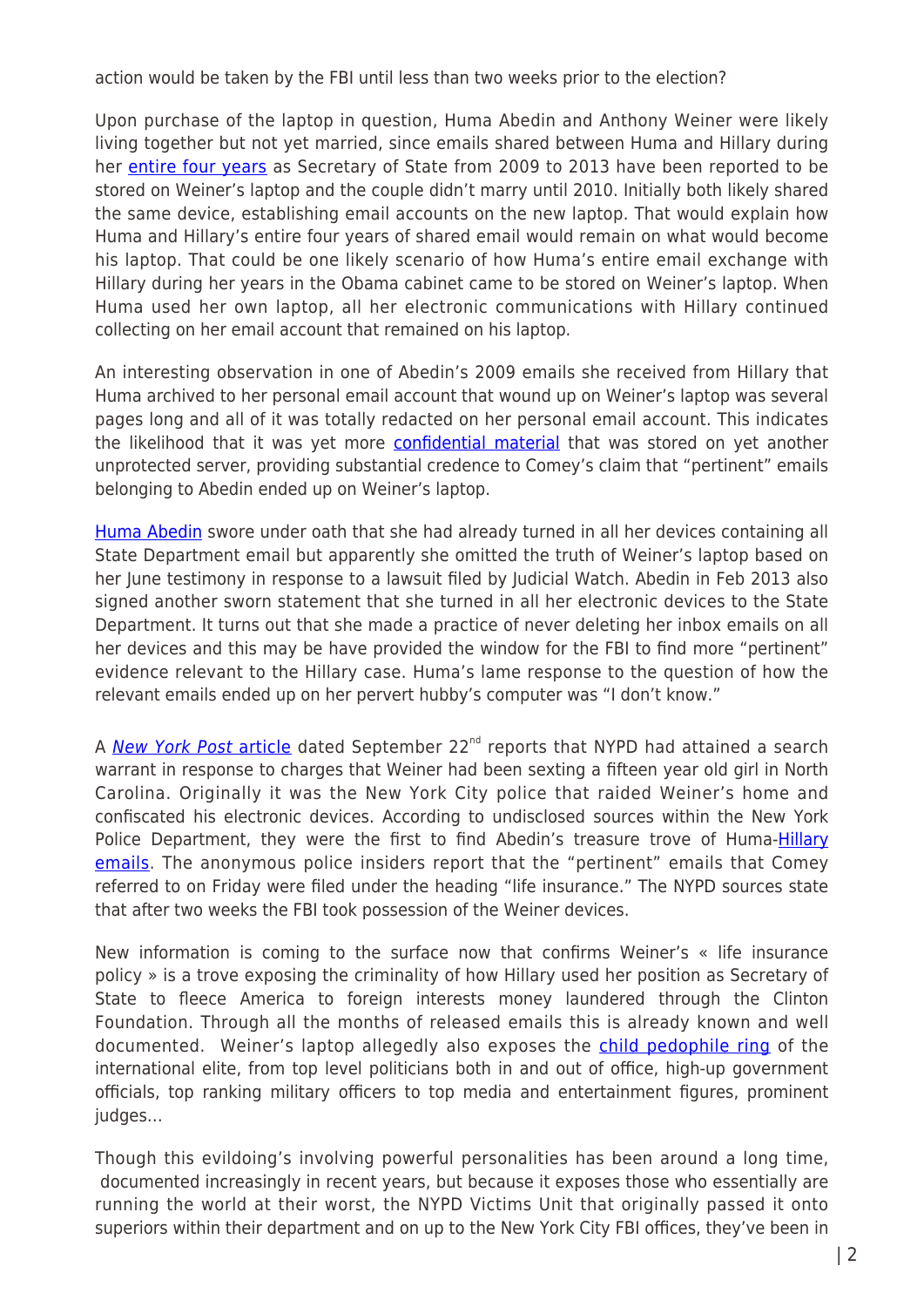a quandary on how to proceed, afraid that full disclosure of depravity amongst the most powerful risks both recrimination as well as a complete breakdown of governmental functioning at all levels, from local to global. And this predatory operation is [massive and](https://www.rt.com/usa/167996-168-children-rescued-sex-trafficking/) [totally international](https://www.rt.com/usa/167996-168-children-rescued-sex-trafficking/).

Repercussions of exposing the gravity of how pervasive this criminality is currently, and the power that these predators still possess, obviously explain why NYPD sat on Weiner's laptop for nearly two weeks before the FBI sat on it for almost a month before a warrant Sunday night finally took effect to authorize law enforcement to start delving into this ugly mess.

The powers-that-shouldn't-be anywhere but behind bars will do its best to ensure that this scandalous truth does not spread beyond the confines of internet alternative news sites that can be labeled and written off as fringe tin foil hat havens. Undaunted, I covered this sordid topic more than a year and a half ago entitled ["Power, Pedophilia and the US](http://www.veteranstoday.com/2015/02/07/power-pedophilia-and-the-us-government/) [Government."](http://www.veteranstoday.com/2015/02/07/power-pedophilia-and-the-us-government/) By disseminating this ugly shocking reality as far and wide as possible, perhaps we citizens of the world can insist that justice be done and these subhuman creatures be tried, convicted and punished for their ungodly sins.

Once the FBI was holding such explosive evidence as of the  $3<sup>rd</sup>$  of October, elements within the NYPD began placing growing pressures on the FBI to follow up with the warrant to begin taking stock of all these recently discovered bombshell documents that will bring down all the Clintons, Bushes and Obamas of this world including their puppet masters.

Wanting to protect Hillary, himself by both eliminating and withholding evidence, Obama and his Justice Department in turn put the squeeze on Comey and the FBI to not pursue the thousands of Abedin-Clinton emails on the Weiner laptop, emphasizing DOJ policy not to disclose information [so close to election time](http://www.politicususa.com/2016/10/28/doj-complaint-filed-fbi-director-james-comey-interfering-presidential-election.html). But threats to go public coming from those in open rebellion within the Bureau as well as those within the NYPD forced Comey's hand to reopen the criminal investigation. All the Justice Department could do was through its own Office of Professional Responsibility, file a formal complaint against Comey for interfering with the election.

When Comey broke the news last Friday, Huma and Hillary were [flying](http://www.nytimes.com/2016/10/30/us/politics/huma-abedin-anthony-weiner-clinton.html) from Westchester, New York on their way to Iowa. Their entourage landed in Des Moines still [unaware](http://townhall.com/tipsheet/christinerousselle/2016/10/28/oh-man-hillarys-plane-didnt-have-wifi-and-she-had-no-idea-the-fbi-was-investigating-her-n2238117) of the breaking story. During Clinton's first speaking engagement, she made no mention of the renewed FBI probe. But later that day Hillary held a brief press conference demanding that Comey make public whatever "goods" he may have on her, of course knowing that's impossible since the DOJ had been stonewalling against the warrant and then the task of sorting through thousands of emails in less than two weeks is virtually impossible.

At the end of Hillary's brief press conference responding to Friday's FBI twist, Fox correspondent [Jennifer Griffin](http://madworldnews.com/hillary-melts-weiner-public-pics/) asked

"Are you worried this could sink your campaign, Secretary Clinton?"

As Hillary walked away from the podium, she responded by jerking her head back and letting out another one of her manic cackles. Just knowing her campaign is imploding because of a pedophile's laptop escapades must be making life miserable for all her terrified lackeys. Speaking of her staff, in a related side note, they've sunk to a new low, resorting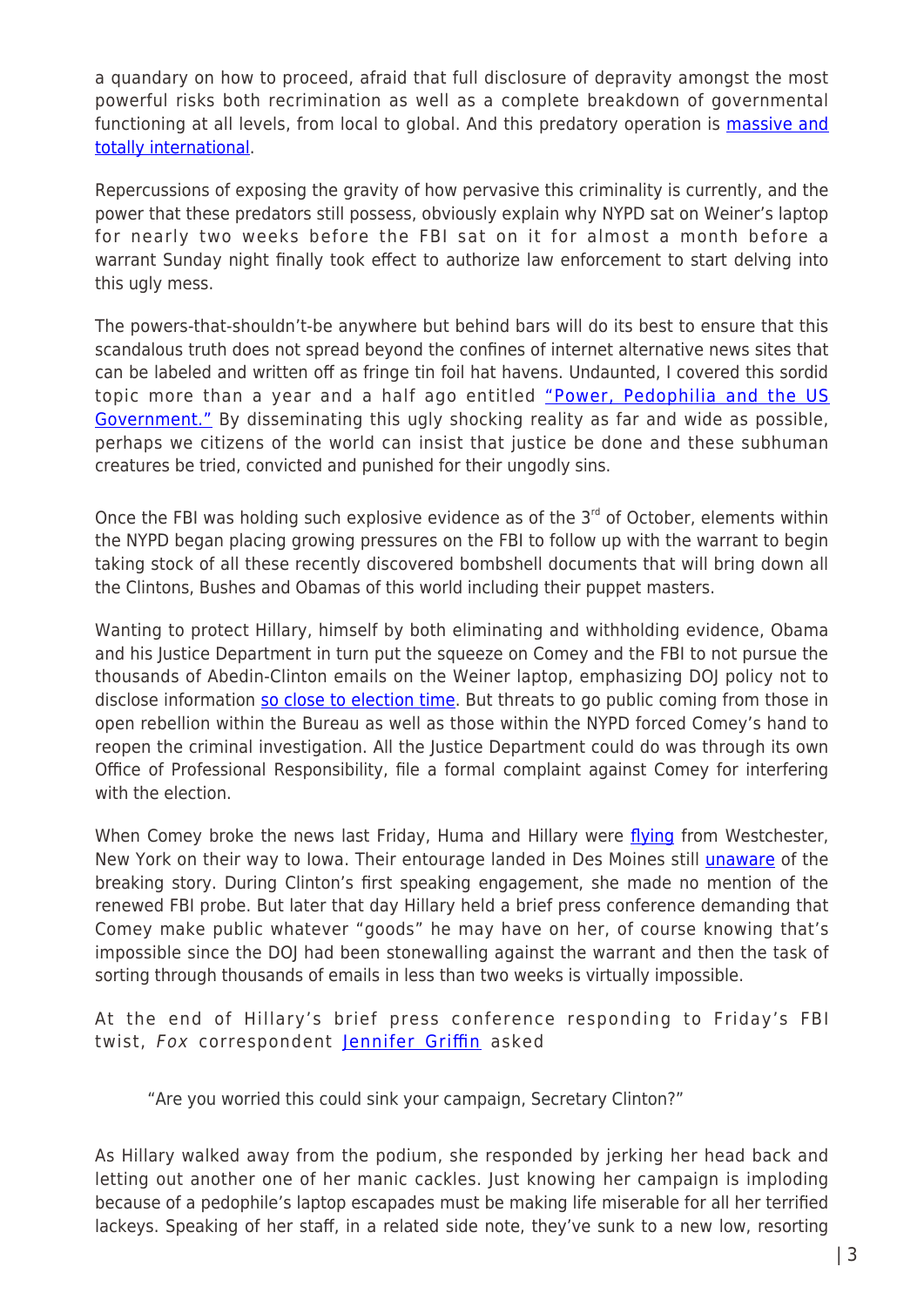to [photoshopping](http://madworldnews.com/hillary-melts-weiner-public-pics/) campaign photos in desperation to prove that an audience is even bothering to still show up at Clinton appearances.

Used to operating in damage control mode as a seasoned scandal-holic, Hillary immediately began mobilizing her political allies and powerful cronies to launch an immediate counterattack against Comey. Among the first of the Hillary puppets to initiate an attack hitting the media echo chamber on CNN with Wolf Blitzer was Ohio [Rep. Tim Ryan](https://www.youtube.com/watch?v=aNX3k5tc_8w) who threw out the familiar Democratic Party rallying cry that this may be the Russians subversively plotting with the FBI to ruin the US election outcome.

Next in line came the top Democratic [Senator Harry Reid](http://www.usnews.com/news/politics/articles/2016-10-30/top-senate-dem-says-fbi-chief-may-have-broken-law-on-emails) insisting that Comey may have broken the law, citing the Hatch Act which prohibits FBI officials from influencing elections. He stuck with the party line, raising a so called double standard with the trumped up Trump-Russian ties interfering in the election while poor Hillary is once again being unfairly singled out and raked over the coals.

Meanwhile, Huma has quietly slipped back to working behind the scenes in [New York,](http://www.nytimes.com/2016/10/30/us/politics/huma-abedin-anthony-weiner-clinton.html) out of site and laying low while Hillary moved on from Iowa to campaigning in Florida. The senior aide's lawyers are set to meet with the FBI and DOJ but the FBI said they have not yet been in contact with Abedin's attorneys.

House Judiciary Committee Chairman [Rep. Goodlatte](https://www.yahoo.com/news/rep-goodlatte-asks-fbi-investigate-175754965.html?soc_src=mail&soc_trk=ma) asked Comey after his July decision if Hillary would be held accountable for perjuring herself in the Benghazi Congressional hearings since Comey alluded to her discrepant statements in FBI interviews. With the latest development, Goodlatte is re-asking Comey again if perjury charges are in the works.

Even super liberal newspapers like Chicago Tribune came up with the next day headline (10/29) that "Democrats should ask Clinton to step aside." Those emails on Weiner's device have to be beyond pertinent but downright incriminating for Comey to withstand the minefield crossfire of reopening the investigation. Tribune article [author John Kass](http://www.chicagotribune.com/news/columnists/kass/) put it this way:

FBI director [James Comey'](http://www.chicagotribune.com/topic/politics-government/james-comey-PEGPF00193-topic.html)s announcement about the renewed Clinton email investigation is the bombshell in the presidential campaign. That he announced this so close to Election Day should tell every thinking person that what the FBI is looking at is extremely serious.

Former FBI Assistant Director [Ron Hosko](http://www.foxnews.com/transcript/2016/10/28/rep-trey-gowdy-fbi-director-comey-did-right-thing/) who worked with Comey prior to retirement stated in a telephone interview on Fox television that no way would Comey reopen the case if there wasn't enough information to lead to an indictment of Hillary Clinton. Judge **[Anthony Napolitano](http://insider.foxnews.com/2016/04/22/judge-napolitano-fbi-has-evidence-indict-and-convict-hillary-clinton-email-scandal)** also said that he's "100% certain" that the FBI has enough evidence to indict her, adding "the evidence is overwhelming, and the FBI know a lot more about it than I do."

NSA whistleblower [Bill Binney](http://www.zerohedge.com/news/2016-10-30/%E2%80%9Cthey-must-have-something-significant-fbi-reopen-investigation%E2%80%9D) who several decades ago uncovered the Soviet command structure was asked about Comey reopening the Clinton case:

They must have something significant for the FBI to reopen the investigation. Plus I think Comey had to inform Congress of his incomplete testimony to them or else he could be charged with perjury to Congress and impeached.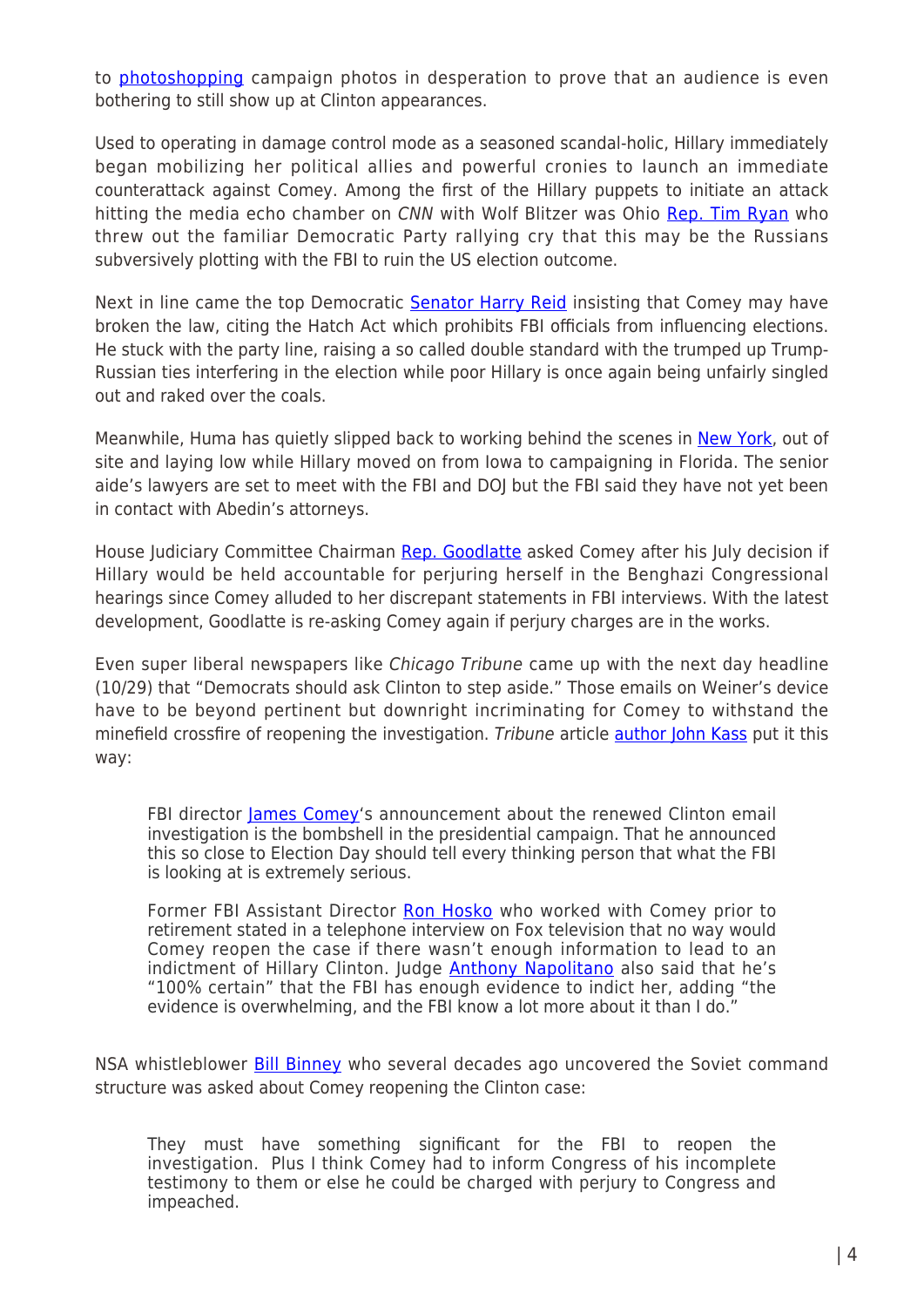At this point voting for Hillary Clinton poses a heavy liability and burden on our embattled nation as she could potentially be the first elected president to enter office under federal investigation, and subject to leaving office soon through impeachment and imprisonment.

Faulty voting machines have just now been linked to the [Clinton Foundation](http://www.zerohedge.com/news/2016-10-27/new-evidence-links-voting-machines-and-clinton-foundation). Out of the Clinton "conflict of interest" playbook comes the Texas voting machine glitches made by a company that's a subsidiary of The McCarthy Group, which as the largest owner of US voting machines in 2007 gave \$200,000 to the Clinton Foundation. Already during the first early voting week, voters in two Texas cities witnessed their votes cast for Trump preprogrammed to [flip as votes](http://www.infowars.com/report-votes-switched-from-trump-to-hillary-in-texas/) for Hillary.

It's recently come to light that high powered Clinton friends, among them Virginia Governor Terry McAuliffe who himself is under investigation for crooked fundraising, through Clinton Super PAC's gave up to a million dollars to a pediatrician wife with no political experience running for a state senate seat. This in itself is unheard of drawing that amount of high roller cash for a relatively minor state candidate.

But when such a sizeable fiscal investment is donated to the wife of the soon to be appointed FBI Deputy Director [Andrew McCabe](http://www.independentsentinel.com/fbi-agents-wife-got-1-million-from-clinton-friends-gave-it-back-to-clinton-tied-vendor/) whose job is to oversee the subsequent FBI probe into Clinton emails, suddenly a foul stench of kickback corruption that's always permeated the political lives of the Clintons goes far to explain why Hillary was able to emerge from that first FBI investigation unscathed last July.

Even Obama is jumping ship after news broke on Friday of the reopened case against Hillary. Check out all dozen of his Hillary campaign appearances that were [cancelled](http://redstatewatcher.com/article.asp?id=45780) just hours later. And this is the same lying president that said he never knew Hillary was using an unsecured private server yet exchanged email with her on it using [a pseudonym](http://www.politico.com/story/2016/09/hillary-clinton-emails-fbi-228607).

The [Washington Post/ABC News](http://www.langerresearch.com/wp-content/uploads/1184a82016ElectionTrackingNo8.pdf) [poll,](http://www.langerresearch.com/wp-content/uploads/1184a82016ElectionTrackingNo8.pdf) two MSM diehard Clinton supporters, on October

 $23<sup>rd</sup>$  had their crooked Hillary leading Trump by a 50 to 38 margin. What a difference a week makes when more damaging WikiLeaksemails and Comey's bombshell last Friday get dumped. On Saturday the day after, Hillary and Trump are suddenly locked in a 46 to 45 dead heat race.

Add to the fact that Hillary cheated throughout the year given unfair advantage in all three presidential debates, already knowing the questions, assisted by earphone feedback and transmitting secret cues to the moderators. The DNC chair **Debbie Wasserman Schultz** was caught rigging the primaries for Hillary against Sanders and tossed out in disgrace only to assume a key position in the Clinton campaign. And now her DNC replacement [Donna](https://www.yahoo.com/news/cnn-cuts-ties-with-donna-brazile-after-hacked-emails-suggest-she-gave-clinton-campaign-debate-questions-183855590.html?soc_src=mail&soc_trk=ma) [Brazile](https://www.yahoo.com/news/cnn-cuts-ties-with-donna-brazile-after-hacked-emails-suggest-she-gave-clinton-campaign-debate-questions-183855590.html?soc_src=mail&soc_trk=ma) was exposed for slipping questions to the cheater at all the Democratic debates. Everything with Hillary is rigged, staged and false.

Throughout this election cycle today's mainstream media has constantly been outed as a partner-in-crime, all fervent Hillary supporters confirming that there is no free choice or fair elections in this country.

A study recently reviewing 588 news stories on the three commercial networks CBS, ABC and NBC shows that [91% of their media coverage](http://www.wnd.com/2016/10/reporting-the-obvious-american-media-hostile-to-trump/) is hostile and biased against Trump, spinning pro-Hillary propaganda. From the get-go this has been an in-our-face, fixed election demonstrating the diabolical power and control of the Clinton cabal and her globalist backers. Like all institutions in America, our political system has morphed into a state of